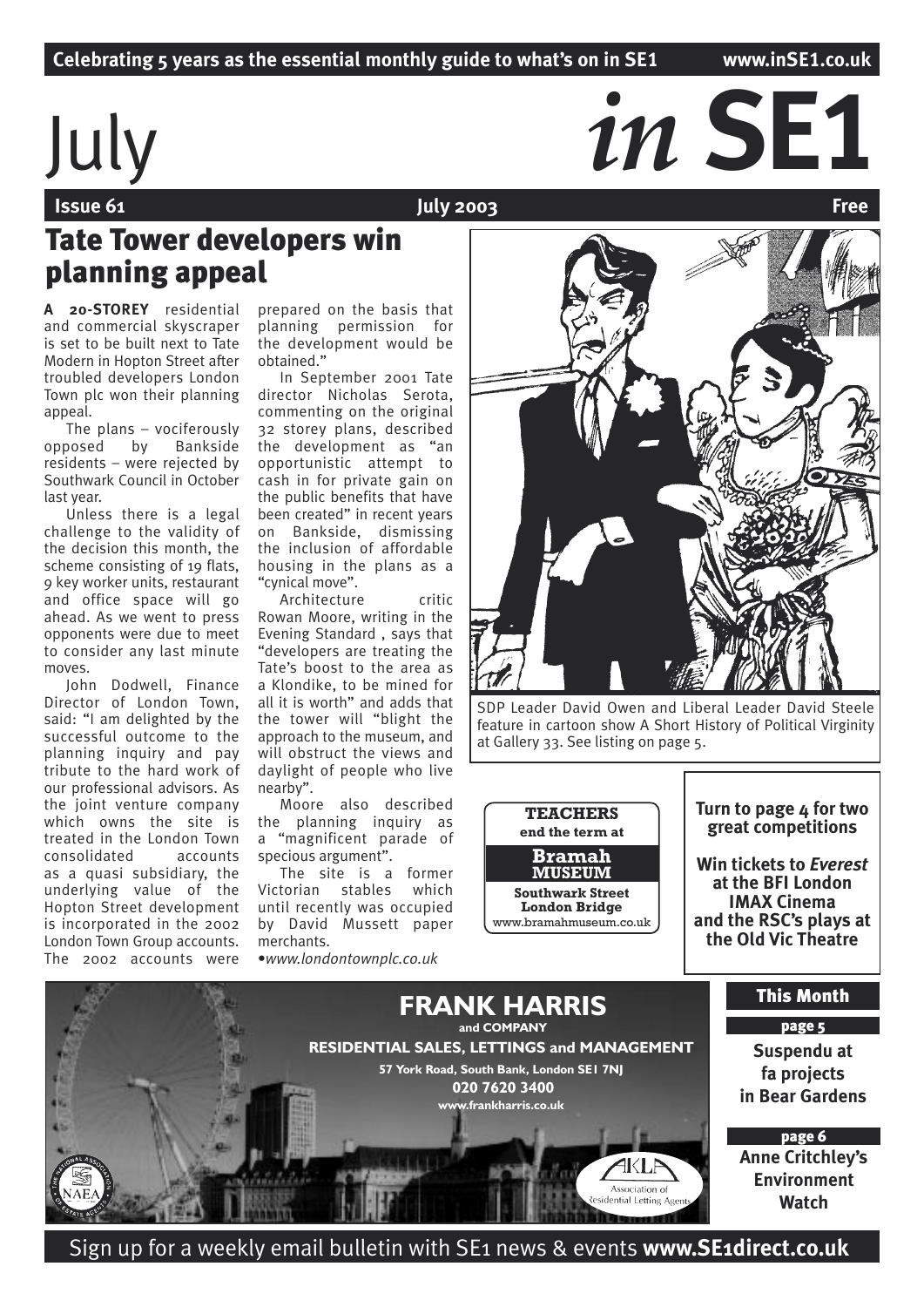*in* **SE1 JULY 2003 www.***in***SE1.co.uk**

**Royal Street** 

**PLANS** FOR

**plans launched**

redevelopment of Royal Street opposite St Thomas' Hospital have been published. The Royal Street Partnership of Taylor Woodrow Developments and Genesis Housing Group has devised the key worker accommodation for both sides of Royal Street to be branded Founder's Place. The street once linked Rochester Place, the Bishop of Rochester's London house, with Stangate Stairs on the river. The site, which once included prefabs and a school, would embrace private housing and a Ronald McDonald House built on the former Lambeth Palace kitchen garden just north of Archbishop's Park. The masterplan architects are Terry Farrell and Partners.

#### **27 Blackfriars Road London SE1 8NY**

TEL 020 7633 0766<br>Fax 020 7401 2521 020 7401 2521 EMAIL newsdesk@*in***SE1**.co.uk WEB www.*in***SE1**.co.uk

© 2003 Bankside Press www.banksidepress.com

**EDITOR** Leigh Hatts

PRODUCTION EDITOR James Hatts

**CONTRIBUTORS** Farouk Campbell Anne Critchley Crystal Lindsay Marion Marples Elizabeth Peasley

PRINTED BY Copyprints Ltd, 1 Talbot Yard, SE1 1YP

## July *in* **SE1**

#### **ADVERTISING**

For details of our competitive rates call us for a rate card on 020 7633 0766 or email sales@*in***SE1**.co.uk

#### **SUBSCRIPTIONS**

To receive the next 12 issues by post in the UK please send a cheque for £6 to the address above, made payable to *in* **SE1**. Please specify starting issue.

#### **LISTINGS**

Details of events to be considered for inclusion next month should be sent by 21 July to the Listings Editor at the above address, or by fax or email.

#### **DISCLAIMER**

Every effort is made to ensure the accuracy of our listings and features but all details are subject to alteration by venues and organisers and no responsibility can be accepted for any inaccuracies.



## Support for Jeffrey John

**MEMBERS OF** the congregation at Southwark Cathedral have shown strong support for Canon Jeffrey John who is due to become Bishop of Reading.

Canon John has been criticised for his views on the Church's sexuality policy and, although a celibate priest, for being gay.

However, television news camera crews at the cathedral on Sunday morning found only praise for Canon John from those entering the cathedral. He is known as a Biblical scholar and a popular preacher.

Canon John, who leaves Southwark Cathedral next month, will be consecrated Bishop in Westminster Abbey in October.

•*www.dswark.org/cathedral*

## Russian president visits Soviet war memorial

**THE PRESIDENT** of Russia was welcomed in Russian in SE1 on the first day of his State Visit. Mayor of Southwark Columba Blango, who speaks Russian, greeted President Vladimir Putin at the Imperial War Museum.

The Russian Leader was there to visit Geraldine Mary Harmsworth Park where he laid a wreath at the Soviet World War II Memorial. Entry to the park for other visitors was by way of an airport-style security arch due to tight security imposed following the weekend intruder at Windsor Castle.

Later in the week the Russian Leader sailed down the Thames on the *Royal Nore* from the Savoy Pier to Greenwich. On board was the Duke of York accompanied by the Royal Watermen in full State livery. People on Bankside and the Millennium Bridge were taken by surprise as the fast moving flotilla approached.

Earlier in the day Mrs Putina had sailed down the river on the Royal Nore looking at landmarks<br>including Shakespeare's s Shakespeare's<br>and Southwark Globe and Southwark Cathedral.

## **Blackfriars Wine Bar**

 **The South Bank's best kept secret invites you to discover the charm of an** *authentic* **WINE BAR**

**We have an extensive range of over 100 different wines from the Old and New World**

**Luncheon and snacks available Open 10am till late Monday to Friday**

**ARCH 80, SCORESBY STREET, SOUTHWARK LONDON SE1 TEL: 020 7928 0905**

3 mins from Southwark station • 5 mins from Tate Modern

**2**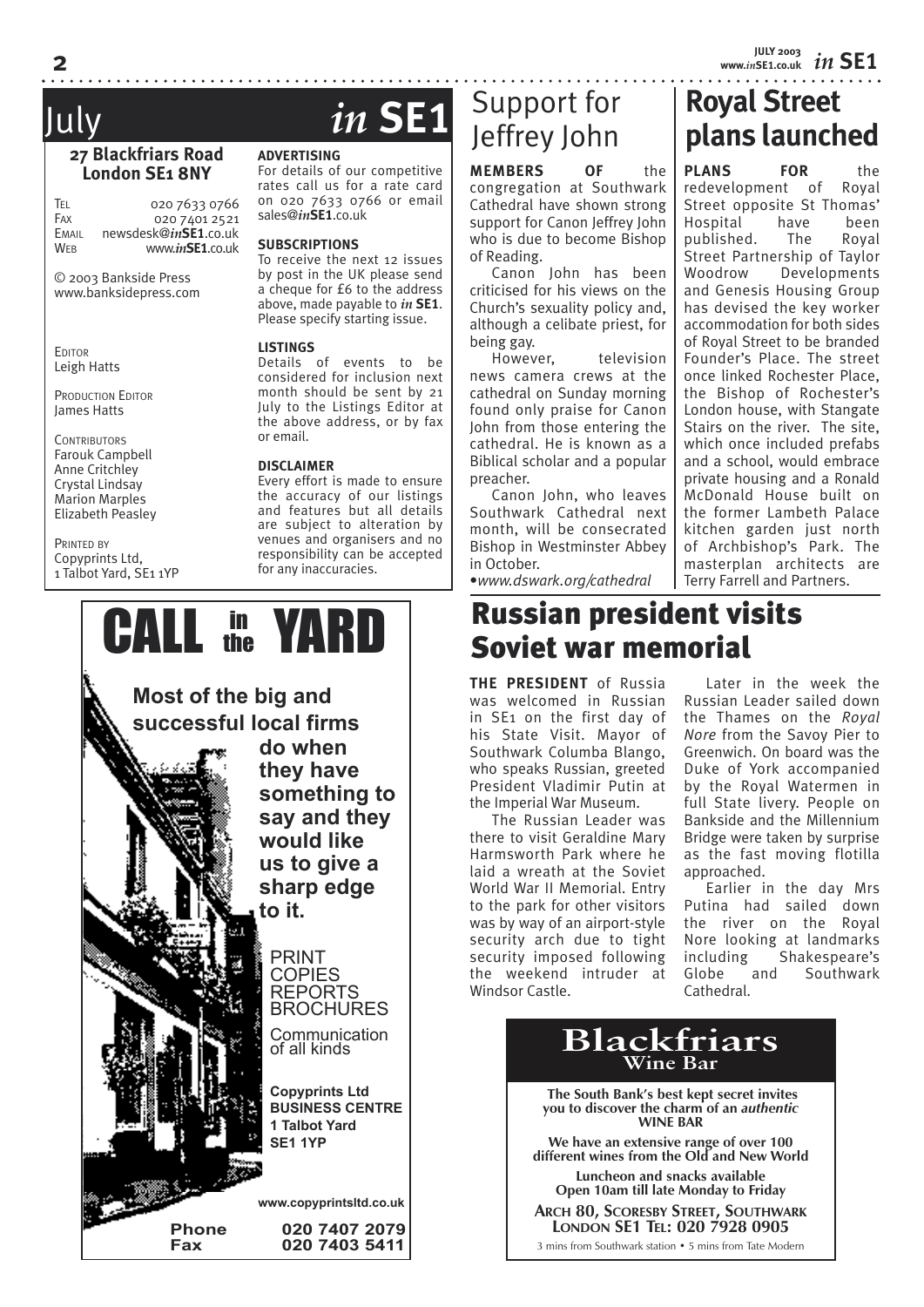### South Bank TV war: Terry & Gaby versus Philip & Fern

**FIVE'S NEW** daily magazine is being broadcast from County Hall on the South Bank just yards away from the studios of ITV1's rival *This Morning* show.

Terry Wogan and Gaby Roslin's daily show is being broadcast from a studio on the third floor of County Hall, above the new Saatchi Gallery, with the Houses of Parliament providing the backdrop.

The show features celebrity interviews, Johnny Ball in the studio and roving reporter Danny McCall. Guests have included Jonathan Ross.

100 editions of the Chris Evans-produced show have been commissioned by Five, though it's not been an immediate hit with viewers – the duo pulled a high of 300,000 viewers on 2 June, with figures fluctuating between 100,000 and 200,000 ever since.

 Terry and Gaby are competing directly with Granada's established *This Morning* show on ITV1 – presented by Philip Schofield and Fern Britten from the nearby London Television Centre in Upper Ground – though Granada producers deny that they are aimed at the same audience.

*The Terry and Gaby Show*, broadcast live from 11am to 12 noon Monday to Friday, has a live audience. Free tickets (over 18s only) are available from *terryandgabyaudience@ umtv.tv*

## **Golden Jubilee Bridge book**<br>Printers of the financial contract of the review

**PRINCESS ALEXANDRA** is opening the new Hungerford Bridge footbridges on Wednesday 2 July. The two walkways were to have been called the Jubilee Bridge but at the request of the Queen they will be known as the Golden Jubilee Bridge as the work was completed in her Golden Jubilee year.

The Queen is unable to undertake the engagement herself as she will be in Scotland. Afterwards the Princess is due to visit the Royal Festival Hall.

The bridge ceremony is being held on the upstream side of Hungerford Bridge where the walkway offers

**A PARADE** of shops in Southwark Street is due to close this month to make way

The shops, on the north side of the street near the Great Guildford Street junction, are part of the vast St Christopher House, which is being redeveloped by Land Securities. The £220m plan, includes pedestrianonly passages with vistas, a supermarket and a community

Shops and businesses closing include the Southwark News newsagents and a dentist's surgery. The pictureframer has already closed. Many staff are retiring but the take-away bar is relocating to

Although the Waterloo Cars taxi firm is due to move to nearby Southwark Bridge

for demolition teams.

Southwark Street shops to close

site.

Office.

development's

the first opportunity to enjoy the western view since a temporary crossing was attached for the South Bank's Festival of Britain in 1951.

However, the official bridge naming comes as a blow to the Jubilee Bridge Trust which is planning a walkway attached to Cannon Street railway bridge. The southern end would meet Bankside opposite Vinopolis.

As funding is not yet in place it has been suggested that the Cannon Street walkway may have to be called the Diamond Jubilee Bridge. The next jubilee is due to be held in 2012.

•*www.jubileebridgelondon.com*

Road there is concern that BT has so far refused to allow its vital phone number to move with the business. There is also disappointment that existing businesses are not getting first refusal on the new shops planned on the

Work has already begun on dismantling the western end of the building which once housed parts of the Department of the Environment, the Department of Transport and the Foreign

The final use for the now empty office was as a film set for Prime Suspect. The scheme is due for completion in 2006. Meanwhile the<br>development's architects

Allies and Morrison has designed its own office opposite in Southwark Street.

**Walks In & Around London**

**THE GEORGE** Inn in Borough High Street is the excuse to include SE1 in a new National Trust book of walks.

*Walks In & Around London* by Peter Wenham (NT £9.99) takes a NationaI Trust property in the capital or home counties as a focus for a gentle walking route in the vicinity.

The central London walk links Borough with the tiny Blewcoat School in St James's making a 7 mile circular walk. The outward route is down Nancy's Steps and along Bankside to cross the Millennium Bridge for a view of SE1.

The return is over Lambeth Bridge and back along the main Thames Path to the Borough's galleried NT pub which looks magnificent in the photograph over two pages. The pictures, some by the author, are the book's main attraction.

Many of the other walks are by the Thames upstream and easily reached from Waterloo.

•Buy this book now at *www.inSE1.co.uk/books* LEIGH HATTS

**CANONS confer at Southwark Street London Bridge** www.bramahmuseum.co.uk **Bramah MUSEUM**

## **SE1 Snippets > > > > >**

**PARK STREET CLOSURES** The Borough Café has shut after 41 years in business. Maria Moruzzi, the second generation to run the Park Street café known to film stars, closed the door last month. Nearby Petit Robert restaurant, owned by Robert Didier, has also closed. Both businesses had been operating under the shadow of plans for Thameslink 2000.

**LONDON DUCK TOURS** London Frog Tours has changed its name to London Duck Tours. The explanation is that the amphibious craft, first used in D-Day landings, were first<br>called DUKWs The DUKWs. yellow Frogs, or Ducks, are stabled opposite Lambeth North Station and enter the Thames at the drawdock alongside the MI6 building. *www.londonducktours.com*

centre.

Spain.

**PIZZA EXPRESS OPENS**<br>Pizza Express h Express has opened on Bankside.<br>The restaurant is  $r$ estaurant occupying two floors of Benbow House between New Globe Walk and Bear Gardens opposite Shakespeare's Globe. Over its first weekend trading many customers took advantage of ther good weather to dine on the terrace. This is the fourth Pizza Express branch in SE1.

**UNICORN GO-AHEAD**

The go-ahead has been given for the Unicorn Children's Theatre in Tooley Street. The £11m project has recently received £1m from the London Development Agency which matches funds raised by Unicorn supporters. Chairman Ronald Spinney says that a further £2m is expected to be raised by the 2005 opening. *www.unicorntheatre.com*

Sean Kelly **Contemporary Limited Edition Prints and Original Works of Art** and Cards **Bespoke Picture Framers** Restoration of oil paintings & watercolours undertaken We are SE London's leading stockist and supplier for fine art & graphics materials Mon- Fri 9.30am to 5.30pm Saturday 10.00am to 5.00pm 21 London Road, SE1 6JX Tel: 020 7928 9722

**3**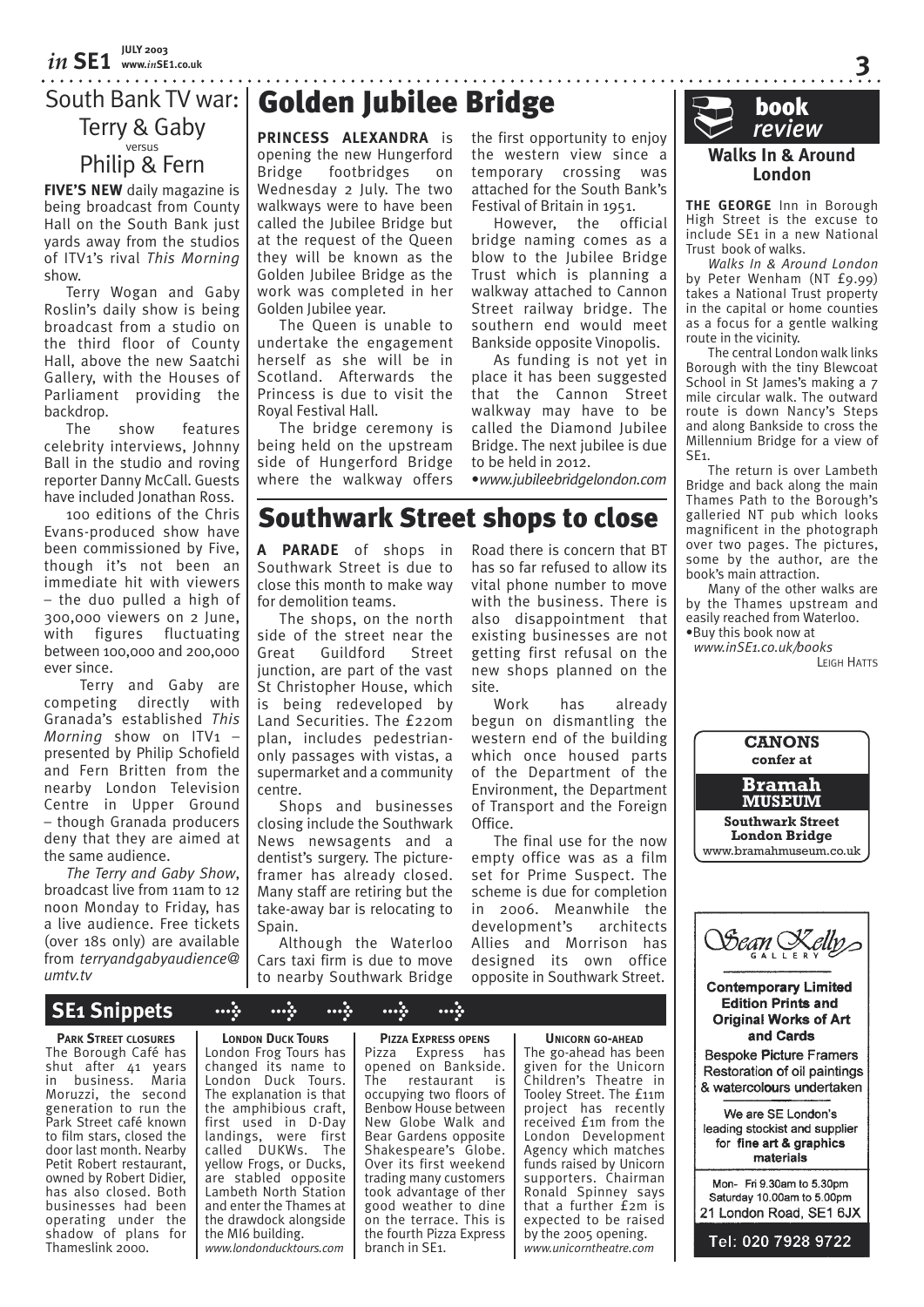*in* **SE1 JULY 2003 www.***in***SE1.co.uk**



**4**

#### **Merry Wives of Windsor at the Old Vic**

**MISTRESS ALICE** Ford and Mistress Meg Page are the knowing Merry Wives who scheme to test their husbands' fidelity and to marry off delectable daughter Anne Page to the best suitor. Apart from the husbands the male roles are comic led by the portly but vain Sir John Falstaff, down on his luck and seeking a rich wife. The post-war austerity setting did not really add much to the production except for the 1940s costumes of the wives. The plot and counterplots develop carefully like a house of cards and the whole collapses in the second half with a roistering encounter at Halloween in Windsor's woods of all the characters with elves, fairies and witches and a disguised Falstaff. He is ridiculed, suitors find they have been tricked and Anne Page is carried off by her true love. Finally the husbands are reunited with their Merry Wives and one supposes they live happily ever after – or until the next whiff of suspicion of infidelity.

**MARION MARPLES** 



## **to** *The Merry Wives of Windsor* **or** *Coriolanus*

We've teamed up with the Royal Shakespeare Company, currently performing two Shakespeare plays at Waterloo's Old Vic Theatre.

For your chance to win, simply send your answer, with your name and contact details, to: RSC Competition, in SE1, 27 Blackfriars Road, London SE1 8NY (or email *rsc@inse1.co.uk*) before 5pm Thursday 17 July with the answer to this question:

The Old Vic, at first called the Royal Coburg Theatre, opened in which year?

| 1816 |
|------|
| 1833 |
| 1914 |
|      |

Two lucky winners will be drawn from the correct answers received. One will receive a pair of tickets to *Coriolanus*, the other will win tickets to *The Merry Wives of Windsor*. The editor's decision is final and no correspondence will be entered into.

**Old Vic** Waterloo Road T 020 7369 1722 www.oldvictheatre.com

**Until Saturday 23 August CORIOLANUS**

*7.30pm; £10-£37.50* Shakespeare returns to the Old Vic with this production directed by David Farr. Young, valiant, proud and brave, Caius Marcius is an unequalled warrior in battle and rewarded with the title Coriolanus for his services to Rome.

#### **Until Saturday 23 August THE MERRY WIVES OF WINDSOR**

*7.30pm; £10-£37.50* See review on this page.

#### **Readers can save £10 on £35 and £30 tickets on all performances Monday-Thursday until 24 July. To book call the Old Vic Box Office on 020 7369 1722 and quote "in SE1 Offer". This offer is subject to availability and cannot be used with any other discount.**

#### $\overline{\phantom{a}}$  , and the set of the set of the set of the set of the set of the set of the set of the set of the set of the set of the set of the set of the set of the set of the set of the set of the set of the set of the s **Royal National Theatre**<br> **Royal National Tozo 7**

T 020 7452 3000 www.nationaltheatre.org.uk

#### **Until Wednesday 20 August HENRY V**

*Olivier Theatre; 7.30pm; £10-£25* A charismatic leader in the flush of youth commits his troops to war. The risks are huge; the cause debatable; and bloodshed certain. Adrian Lester takes the title role.

#### **Until Monday 25 August ELMINA'S KITCHEN**

*Cottesloe Theatre; 7.30pm; £10-£25* The Yardies are eating up Hackney and Digger's protection smacks more of threat than promise. How can Deli save his son when temptation looms so large on Murder Mile?

#### **Until Monday 8 September JUMPERS**

*Lyttleton Theatre; 7.45pm; £10-£34.* David Leveaux directs a cast including Simon Russell Beale.

#### **Until Tuesday 30 September JERRY SPRINGER - THE OPERA**

*Lyttelton Theatre; 7.45pm; call for dates; £10-£25*

Much acclaimed show. Not suitable for children even if they watch the TV show.

#### **Until Thursday 2 October POWER**

*Cottesloe Theatre; 7.30pm; £10-£25* A new play about the rise and fall of Nicolas Fouquet, chief financier to Louis XIV and creator of the chateau which inspired Versailles.

#### **Thursday 10 July to Saturday 4 October EDMOND**

*Olivier Theatre; 8pm; call to check dates; £10*

Kenneth Branagh makes his NT debut in the title role of this play by David Mamet.

#### **Until Tuesday 28 October HIS GIRL FRIDAY**

*Olivier Theatre; 7.30pm; £10-£25* Adapted from *The Front Page* by Ben Hecht and Charles MacArthur and the film produced by Columbia Pictures, this tale of politics, media, and murder conglomerates at a wedding banquet.

#### **Tuesday 15 to Tuesday 22 July SHELL CONNECTIONS** *7pm; £10*

Ten new plays over seven nights (except Sunday) in this youth theatre celebration in Lyttelton and Olivier Theatres.

**Shakespeare's Globe**<br>**Rew Globe Walk T** 020.7 **Theatre Shakespeare's Globe Walk To20 7401 9919 | Cinema** www.shakespeares-globe.org

#### **Until Monday 18 August**

**DIDO QUEEN OF CARTHAGE** *Call or see website for dates; from £5* Marlowe's rare and poetic play, drawn from Virgil's *Aeneid*, explores the themes of exile, fortune and divine love.

#### **Until Saturday 27 September RICHARD II**

*Call or see website for dates; from £5* Directed by Tim Carroll and starring Mark Rylance (Richard II), Liam Brennan (Henry Bolingbroke).

#### **Until Saturday 27 September**

**RICHARD III** *Call or see website for dates; from £5* Directed by Barry Kyle with an outstanding performance by Kathryn Hunter as Richard III in the all female cast.

#### $\_$

**Shakespeare's Globe Education Centre** Park Street T 020 7401 9919 www.shakespeares-globe.org

#### **Sunday 20 July**

**EDWARD IV (II)** *3pm; £8 (conc £7)*

Staged reading of early play (1599) by Thomas Heywood.  $\overline{\phantom{a}}$  , and the set of the set of the set of the set of the set of the set of the set of the set of the set of the set of the set of the set of the set of the set of the set of the set of the set of the set of the s

**Southwark Playhouse** 62 Southwark Bridge Rd T 020 7620 3494

#### **Tuesday 1 to Saturday 26 July**

www.southwarkplayhouse.co.uk

**THE PROVOKED WIFE** *Mon-Sat 7.30pm; £10 (conc £6; Mon all seats £5)* 

Vanbrugh's classic Restoration comedy with Jane Robbins (star of *Heartlands*) and Simon Merrells (from *London's Burning*). 'Two seats for a Tenner' offer on 1 and 2 July. Matinées Saturdays 19 and 26 July. at 2.30pm. *www.theprovokedwife.co.uk* 

#### **Wednesday 9 July**

#### **GALA EVENING**

www.rsc.org.uk

*7pm; £45* Fund-raising gala performance of *The Provoked Wife.* Evening includes wine, music and food by Tas Pide.  $\_$ 

**Union Theatre**<br>204 Union Street To

T 020 7261 9876 www.uniontheatre.freeserve.co.uk

#### **Tuesday 8 to Saturday 26 July THE DEAD OF WINTER**

*Tue-Sat 7.30pm; £10 (conc £8)* UK première with an entirely American company. A highly absorbing and moving drama asking the audience to question their own truths and convictions dealing with freedom, justice and forgiveness .

 $\overline{\phantom{a}}$  , and the set of the set of the set of the set of the set of the set of the set of the set of the set of the set of the set of the set of the set of the set of the set of the set of the set of the set of the s

#### **The Warehouse**<br>
Mandela Way To T 0845 120 7543

#### **Tuesday 22 July to Saturday 9 August PERICLES**

7.45pm (also matinees Sat/Sun); £14 Cardboard Citizens, the homeless people's theatre company and RSC artistic director Michael Boyd present a new version of Shakespeare's *Pericles* interweaved with asylum seeker stories.

| <b>Young Vic</b> |  |
|------------------|--|

66 The Cut T 020 7928 6363 www.youngvic.org

#### **Until Saturday 9 August**

**HOBSON'S CHOICE**  *Mon-Sat 7.30pm; £19 (conc £9.50)* Tanika Gupta's new version of this 1916 comedy sets the play in modern day Salford, giving a new generation a chance to enjoy the play's sharp wit and charm.

**BFI London IMAX Cinema** The Bullring, South Bank T 020 7902 1234 www.bfi.org.uk/imax *Screenings daily 10.30am-9.30pm; £7.10 (conc £5.95; child £4.95)*

#### **EVEREST (U)**

*See competition below*

#### **GHOSTS OF THE ABYSS 3D (U)**

Academy Award-winning director and master storyteller James Cameron takes you back to the site of his greatest inspiration - the legendary wreck of the Titanic.

#### **INTO THE DEEP 3D (U)**

A magical underwater world. Enjoy a close shave with a shark, play hide and seek with the sea lions and marvel at the richness of life beneath the waves.

#### **PULSE: A STOMP ODYSSEY 2D (U)**

The creators of *Stomp* take the IMAX audience on a spectacular global journey, paying tribute to the people and the rhythms of the world that inspired the original show. Pulse includes the KODO drummers of Japan and a 200 piece rhythm section in Salvador, the film also features sights and sounds from India, Africa, Spain, the UK and North America.

#### **SPACE STATION 3D (U)**

The first-ever live action IMAX movie to be filmed in space. Using incredible 3D technology the film tells the amazing story of the greatest engineering feat since a man landed on the moon.

#### **CYBERWORLD 3D (PG)**

Come face to face with your favourite characters - Bart and Homer Simpson, 'Z' from Antz - as they leap out of Britain's biggest screen.



#### **Win a pair of tickets to** *Everest* **at the BFI London IMAX Cinema**

Fifty years on from the first ascent of Mount Everest, this film is the dramatic true story of a team of climbers who found hope, strength and triumph in the wake of tragedy. *Everest*  takes audiences across creaking icefalls and gaping chasms, up dangerous, towering cliffs, through a harrowing rescue and into the danger zone of oxygen-thin altitude. Narrated by Liam Neeson and with music by George Harrison this is a film to move and inspire.

We have 10 pairs of tickets to give away to our readers. For your chance to win, simply send your answer to: Everest Competition, in SE1, 27 Blackfriars Road, London SE1 8NY (or email *everest@inse1.co.uk*) before 5pm Thursday 17 July with the answer to this question:

In what year was the first ascent of Everest?

The winners will be drawn from the correct answers received. The editor's decision is final. No correspondence will be entered into.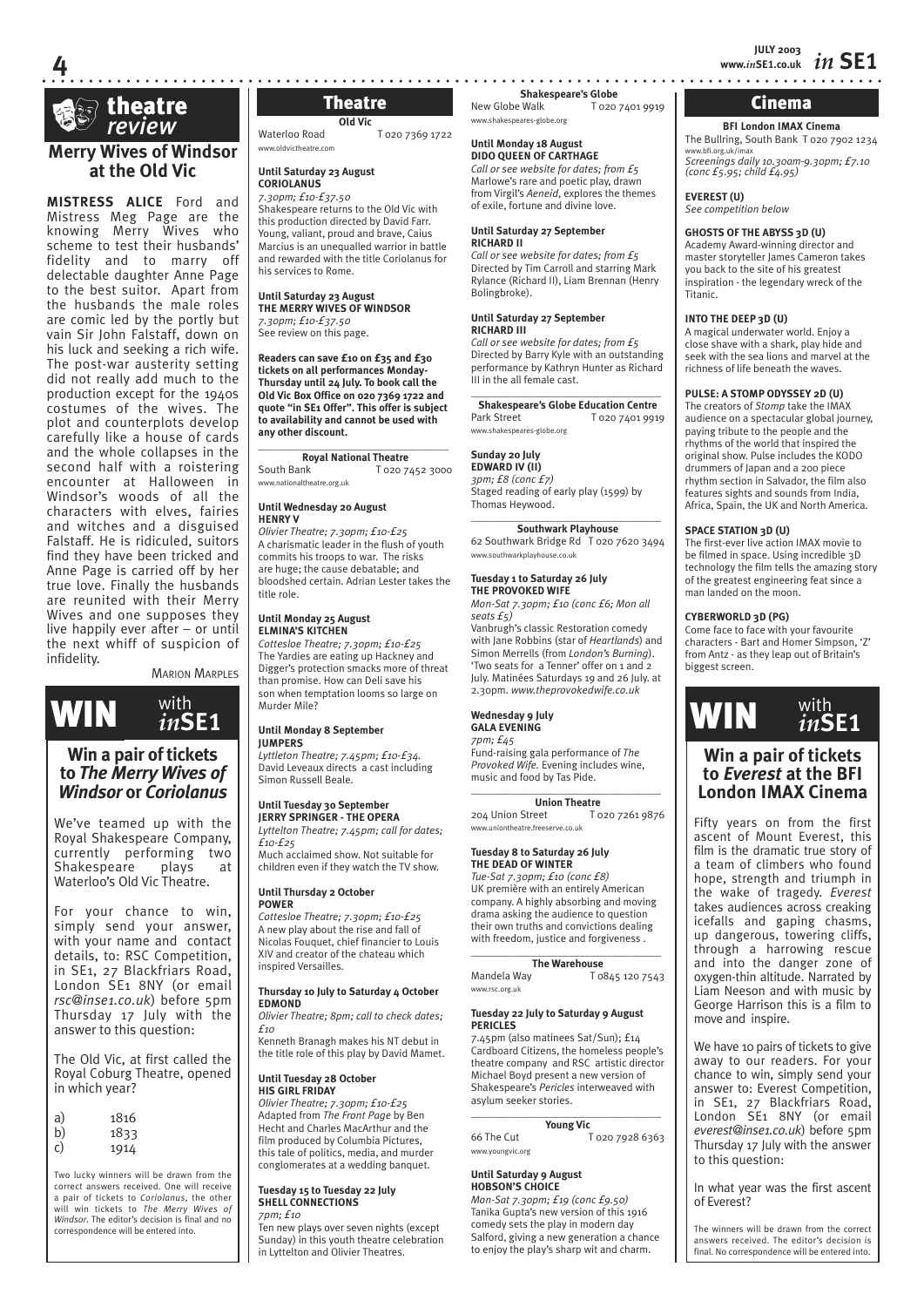### Exhibitions

**Bankside Gallery**<br>Interaction To20 7928 7521 48 Hopton Street degallery.com

*Tue-Fri 10am-5pm (Tue -8pm); San & Sun 11am-5pm; £3.50 (conc £2)*

#### **Friday 4 to Sunday 27 July WATERCOLOUR C21**

The challenge for watercolour in the 21st century showing that it is as much a medium for now as video and installation.  $\overline{\phantom{a}}$  , and the set of the set of the set of the set of the set of the set of the set of the set of the set of the set of the set of the set of the set of the set of the set of the set of the set of the set of the s

**The Bargehouse**<br>Oxo Tower Wharf To: T 020 7401 3610 www.oxotower.co.uk *Daily 11am-6pm; free*

**Friday 4 to Monday 7 July RESPONSE/ABILITY** Goldsmiths' communications students' summer show.

#### **Thursday 17 to Sunday 20 July MOVING IMAGE**

Ravensbourne College student show. \_\_\_\_\_\_\_\_\_\_\_\_\_\_\_\_\_\_\_\_\_\_\_\_\_\_\_\_\_\_\_\_\_\_\_

**Design Museum**<br>To<sub>2</sub> T T 020 7940 8790 w.designmuseum.org *Daily 10am -6pm (last admission 5.15pm); £5.50 (conc £4)*

**Until Sunday 27 July GAMES, GAMES, GAMES** The history of the video game.

#### **Until Sunday 14 September THE PETER SAVILLE SHOW**

Explores his work as creative director of Factory Records.

**Until Sunday 21 September WILD SILK** Tord Boontje is commissioned by Hermès to decorate the atrium and facade.

**Until Sunday 26 October A CENTURY OF CHAIRS**

## A chance to sit on landmark chairs.

**Saturday 5 July to Sunday 26 October HELLA JONGERIUS** Work by the Dutch designer who is also the leading woman designer.

#### \_\_\_\_\_\_\_\_\_\_\_\_\_\_\_\_\_\_\_\_\_\_\_\_\_\_\_\_\_\_\_\_\_\_\_ **fa projects**

Bear Gardens T 020 7928 3228 www.faprojects.com *Tue-Fri 10am-6pm; Sat 11am-4pm*

#### **Until Saturday 2 August**

**SUSPENDU** See review on this page.

\_\_\_\_\_\_\_\_\_\_\_\_\_\_\_\_\_\_\_\_\_\_\_\_\_\_\_\_\_\_\_\_\_\_\_ **Fashion & Textile Museum**

#### 83 Bermondsey Street T 020 7403 0222 www.ftmlondon.org *Tue-Sun 11am-5.45pm; £6 (conc £4)*

**Until Sunday 2 November MY FAVOURITE DRESS** The 20th century's leading designers choose their favourite dress.

 $\overline{\phantom{a}}$  , and the set of the set of the set of the set of the set of the set of the set of the set of the set of the set of the set of the set of the set of the set of the set of the set of the set of the set of the s

**Gallery 33**<br>33 Swan Street T 020 7407 8668 *Mon-Fri 10am-5pm; free*

#### **Tuesday 1 to Monday 14 July A SHORT HISTORY OF POLITICAL VIRGINITY**

Cartoons by Chris Radley from the 1980s *Social Democrat* newspaper.

\_\_\_\_\_\_\_\_\_\_\_\_\_\_\_\_\_\_\_\_\_\_\_\_\_\_\_\_\_\_\_\_\_\_\_

**Glass Art Gallery**<br>To<sub>2</sub> T 020 7403 2800 www.londonglassblowing.co.uk

#### **Friday 11 July to Friday 8 August HEAVENLY SCENT**

Glass perfume bottles by contemporary British glass makers.

**Imperial War Museum**<br>**I** dimbeth Road **I** D20 7 T 020 7416 5320 www.iwm.org.uk *Daily 10am-6pm; free* 

#### **Until Sunday 7 September PAINTING CASERTA RED**

Hughie O'Donoghue, who exhibits at Purdy Hicks, has a major exhibition tracing the wartime experiences of his father. See Purdy Hicks listing.

#### $\_$ **Jerwood Space**<br>171 Union Street To

T 020 7654 0171 ww.<br>Shace.co.uk *Tue-Sun 11am-6pm; Sun 1-6pm; free*

#### **Until Sunday 20 July**

**JOCELYN CLARKE** Jocelyn Clarke's first major solo exhibition of her small canvases. \_\_\_\_\_\_\_\_\_\_\_\_\_\_\_\_\_\_\_\_\_\_\_\_\_\_\_\_\_\_\_\_\_\_\_

**Llewellyn Alexander Fine Paintings** The Cut T 020 7620 1322 www.llewellynalexander.com *Mon-Sat 10am-7pm; free*

#### **Until Saturday 30 August NOT THE ROYAL ACADEMY**

Some of the 11,000 paintings not selected for the RA's Summer Show come to The Cut.

#### $\overline{\phantom{a}}$  , and the set of the set of the set of the set of the set of the set of the set of the set of the set of the set of the set of the set of the set of the set of the set of the set of the set of the set of the s **Morley Gallery**

61 W'minster Bridge Rd T 020 7450 9226 www.morleycollege.ac.uk *Mon-Fri 111am-6pm; Sat 12-4pm; free*

#### **Until Saturday 19 July REFLECTIONS ON WATER** Works by Jacqueline Morreau.

 $\overline{\phantom{a}}$  , and the set of the set of the set of the set of the set of the set of the set of the set of the set of the set of the set of the set of the set of the set of the set of the set of the set of the set of the s **Museum of Garden History** Lambeth Palace Road T 020 7401 8865 w.museumgardenhistory.org *Daily 10.30am-5pm; donation £2.50 (conc £2)*

**Until Friday 4 July TRADING PLACES** Alison Cottrell's illustrations influenced by the John Tradescants.

#### **Saturday 5 July to Sunday 31 August**

**EXHUMED** Summer art exhibition featuring some of those buried in adjoining churchyard.

 $\_$ **Percy Miller Gallery** 39 Snowsfields T 020 7207 4578 www.percymillergallery.com *Tue-Fri 11am-6pm; Sat 11am-3pm; free*

**Until Friday 18 July WILLIAM COBBING** Sculptures, photographs and videos.

#### $\_$ **Purdy Hicks Gallery** 65 Hopton Street T 020 7401 9229 www.purdyhicks.com *Mon-Fri 10am-5.30pm (Wed 7pm); Sat &*

*Sun 12 noon-5pm; free*

#### **Thursday 4 July to Saturday 6 September HUGHIE O'DONOGHUE**

Celebrating 8 years of carborundum printmaking by Hughie O'Donoghue. Coincides with the book *Painting Caserta Red* published by Southwark's Merrell Press. See Imperial War Museum listing above.

\_\_\_\_\_\_\_\_\_\_\_\_\_\_\_\_\_\_\_\_\_\_\_\_\_\_\_\_\_\_\_\_\_\_\_ **Royal National Theatre**<br>South Bank To20 T 020 452 3400 www.nationaltheatre.org.uk *Daily; free*

#### **Monday 7 July to Saturday 13 July MOUNT FUJI**

Chris Steele-Perkins' photographs show the mountain timeless and unchanging with the life in the foreground unrecognisably different from the 19th century.

#### **Saatchi Gallery**

County Hall T 020 7823 2363 www.saatchi-gallery.co.uk *Daily 10am-6pm (Fri & Sat 10pm); £8.50 (conc £6.50)*

#### **Until Sunday 31 August DAMIEN HIRST**

Retrospective of Brit art's *enfant terrible*.  $\overline{\phantom{a}}$  , and the set of the set of the set of the set of the set of the set of the set of the set of the set of the set of the set of the set of the set of the set of the set of the set of the set of the set of the s

**Shakespeare's Globe Exhibition**<br>T 020 7902 Bankside T 020 7902 1500 www.shakespeare-globe.org *Daily 9am-5pm; £8 (conc £6.50; child £5.30)*

#### **Friday 11 July to Sunday 12 October SHAKESPEARE'S RIVALS: PLOTTING AND PLAYING AT THE ROSE**

Rare manuscripts, artefacts and original documents revealing the business of producing plays in Shakespeare's London.

 $\_$ **Tate Modern** Bankside T 020 7887 8008 www.tate.org.uk *Daily 10am-6pm (Fri & Sat 10pm); free*

**Until Monday 25 August**

**HENRY MOORE: PUBLIC SCULPTURES** Around twenty works in the Turbine Hall.

#### **Until Sunday 7 September CRUEL AND TENDER** *£10 (conc £8)* First major photography exhibition at Tate Modern. Portraits, interiors, landscapes and cityscapes.

**Until Sunday 28 September**

**FIVE ANGELS FOR THE MILLENNIUM** A key film and video installation by Bill Viola.

**Until Sunday 26 October PAUL McCARTHY** Sculptures on the riverside.

 $\overline{\phantom{a}}$  , and the set of the set of the set of the set of the set of the set of the set of the set of the set of the set of the set of the set of the set of the set of the set of the set of the set of the set of the s **the.gallery@oxo**<br>Oxo Tower Wharf To2 T 020 7401 2255 w.oxotower.co.uk *Daily 11am-6pm; free*

#### **Tuesday 2 to Monday 7 July**

**GET STUFFED** Illustration, new media and corporate branding ideas

**Wednesday 9 to Monday 13 July PACKAGING DESIGN** Surrey Institute of Art and Design students.  $\_$ 

**Tom Blau Gallery** Queen Elizabeth Street T 020 7940 9171 www.tomblaugallery.com

#### **Until Wednesday 16 July ME, MYSELF AND THEM**

Jo Broughton's photographs explore female sexuality.

 **Wednesday 23 July to Saturday 9 August IAN PARRY MEMORIAL EXHIBITION** Annual exhibitions of work by young photographers.

#### $\_$ **The Walk Gallery**

23 King Edward Walk T 020 7928 3786 www.walkgallery.com *Mon-Fri 10.30am-6.30 pm; free*

#### **Until Friday 11 July THE LONDON GROUP** Third in a series

 $\_$ **The Waterloo Gallery**<br>14 Baylis Road<br>T 0798 14 Baylis Road T 0798 965 6770 *Mon-Sat 11am-6pm (Sat 5pm); free*

#### **Monday 14 to Saturday 26 July TRANSITIONS**

Jenny Campbell, Di Gairn and Kate Hall, inspired by their Cornish links, show paintings, photographs and prints.



**THE BEAR** Gardens was once a theatre and a bear pit. Now the very site is occupied by f a projects which attracted a large crowd, including Sir Nick Serota, to the champagne launch of Suspendu.

This exhibition, part of the Made in Paris season sponsored by the Institut Français, brings together photography, video, film and sound work. This month's entertainment is very slow moving, and even thought provoking, compared with the previous offerings here. Fiorenza Menini's film *Untitled* records in real time the interval of 28 minutes between the fall of the first and second Twin Towers on 11 September. Filmed by chance from Brooklyn in a single take, the image is slowly obscured by smoke and dust. Guillaume Leblon's silent film *April Street* takes the viewer slowly down the flooded River Somme past halfimmersed houses and trees.

It's a bare gallery but it takes at least an hour to appreciate the exhibits.

LEIGH HATTS



#### **Southwark Cathedral's charity outreach**

**EACH YEAR** Southwark Cathedral allocates 10% of its regular giving to development schemes around the world from women's literacy projects in Bangladesh, the Spafford Children's Centre in Jerusalem to HIV/AIDS projects in Africa. In September the cathedral will again be considering the allocation for a variety of local charitable organisations. Of particular interest are projects working with SE1 people, young or old, black and white, to add to the quality of life through education, life skills support, visits etc. Projects which have benefitted in previous years include the Borough Music School, Charterhouse-in-Southwark, Walworth Garden Farm and the Waterloo Action Centre.

If you know of or are involved with a local project please write with supporting information, including details of any specific funding requests, and charity details to Canon Bruce Saunders, Southwark Cathedral, Montague Place, SE1 9DA.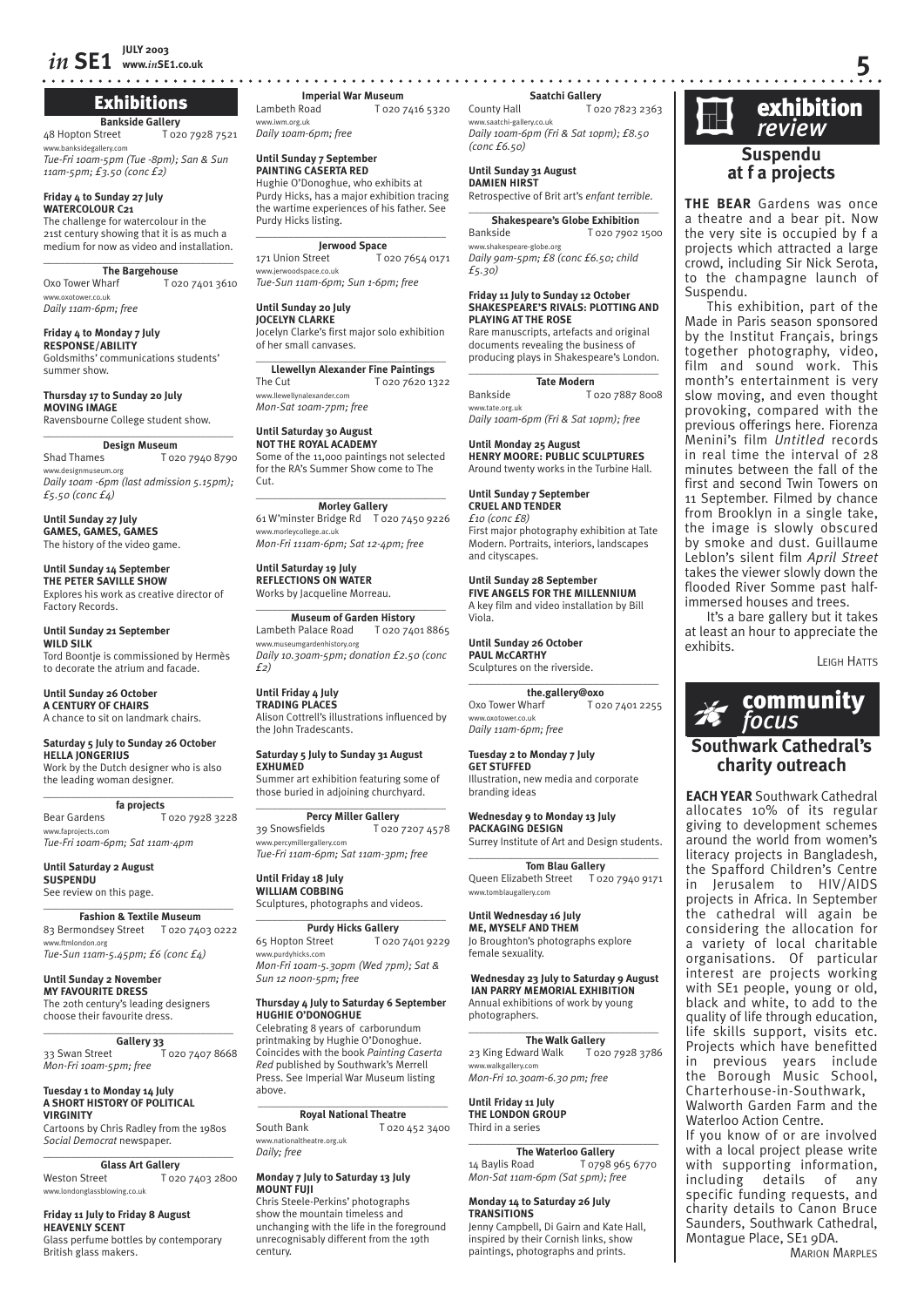## **enivronment**<br> *Watch* Music<br>
Music Music Music Music Music Mall (SB University), I

#### **Environmentally friendly fashion**

**WE ALL** love clothes. There is nothing quite like the frisson of a new outfit carried home in triumph after a long day's shopping in the West End. But sadly there is a downside to this. The bleaches and dyes used by the fashion industry contaminate the environment. Cotton crops need lots of water, a precious commodity in the Third World. And the image makers have hooked young people into designer labels to an alarming degree.

However, textile artist and fashion designer Lauren Shanley at Gabriel's Wharf has a radically different approach. Her clothes are not only beautiful but environmentally friendly as well. Lauren uses recycled fabrics and clothes and even furnishing fabrics to make her unique outfits. Her clothes have an organic sculptural feel and come in beautiful earth shades of moss green, crimson and deep blue. Many of the garments are embroidered and oversewn by hand by Lauren to an extraordinary degree. Buttons are recycled and are used for her clothes and for stunning jewellery also on sale at her tiny shop. Lauren's customers range from secretaries at IPC to people in theatre and television. They happily volunteer to be models when Lauren stages a fashion show.

"I am not interested in disposable fashion, but in timeless fashion" says Lauren who has built a successful business around this philosophy. Other fashion designers could certainly take a lead from this remarkable woman. •4 Gabriel's Wharf

•T 020 7928 5782

**ANNE CRITCHLEY** 

**Cinema Organ Society** Edric Hall (SB University), Borough Rd www.cinema-organs.org.uk

**Sunday 13 July WURLITZER RECITAL** *3pm; £6*

Chris McPhee from Australia on the Mighty Wurlitzer organ from the Trocadero in New Kent Road. \_\_\_\_\_*\_\_\_\_\_\_\_\_\_\_\_\_\_\_\_\_\_\_\_\_\_\_\_\_\_\_\_\_\_\_*

**Hay's Galleria**

Tooley Street T 020 7940 7770 www.haysgalleria.co.uk

#### **Wednesdays**

**SUMMER SOUNDS OF THE CARIBBEAN** *6.30-8.30pm; free* This year it is West Indian music in the

outdoors for the warm summer evenings. \_\_\_\_\_*\_\_\_\_\_\_\_\_\_\_\_\_\_\_\_\_\_\_\_\_\_\_\_\_\_\_\_\_\_\_*

**Morley College** W'minster Bridge Road T 020 7928 8501 www.morleycollege.ac.uk

**Tuesday 1 July KARMA RAINS** *1.05pm; free* Soprano Karma Rains with pianist Siobhain O'Higgins. Mozart, Britten and Lortzing and Lehar.

**Tuesday 8 July THE SILVERSTONES** *1.05pm; free*

Mandolins, mandola and guitar. \_\_\_\_\_*\_\_\_\_\_\_\_\_\_\_\_\_\_\_\_\_\_\_\_\_\_\_\_\_\_\_\_\_\_\_*

**Southwark Cathedral** Montague Close T 020 7367 6700 w.dswark.org/cathedral

**Every Monday LUNCHTIME ORGAN RECITAL** *1.10pm; free* Mon 7: **Peter Wright** (Southwark Cathedral) Mon 14: **Stephen Disley** (Southwark Cathedral) Mon 21: **Richard Pilliner** (St John's, Shirley)

Mon 28: **Hans- Peter Retzmann** (Sankt Nicolaus, Monchengladbach)

#### **Every Tuesday LUNCHTIME RECITAL**

*1.10pm; free* Tues 1: **Elizabeth Ynez-Tulsen** (soprano) from Trinity College of Music Tues 8: **The City Lit musicians** Tues15: **Haberdashers' Aske's Hatcham College**  Tues 22: **The Muhlfeld Trio** Tues 29: No Recital

**Wednesday 2 July MONTEVERDI VESPERS 1610** *7.30pm; £8-£25* London Oriana Choir and Canzona orchestra. Musical Director: David Drummond. Advance tickets from 0871 220 0220. In support of the Greenfingers Appeal. *www.wayahead.com*

**Tuesday 8 July HIGH SCHOOL CHORALE** *3.45pm; free* Informal Concert by the Traverse City West Senior High School Chorale from Traverse City, Michigan, USA.

\_\_\_\_\_*\_\_\_\_\_\_\_\_\_\_\_\_\_\_\_\_\_\_\_\_\_\_\_\_\_\_\_\_\_\_* **St George's RC Cathedral** Lambeth Road T 020 7928 5256 www.southwark-rc-cathedral.org.uk

**Friday 4 July RITE BRASS ENSEMBLE** *1.05pm; free* Programme includes Mozart's horn concerto in D Major.

**Saturday 25 July ORGAN RECITAL** *1.05pm; free* Hans-Peter Retzmann.

\_\_\_\_\_*\_\_\_\_\_\_\_\_\_\_\_\_\_\_\_\_\_\_\_\_\_\_\_\_\_\_\_\_\_\_* **St John's Waterloo**<br>Waterloo Road To2c T 020 7928 2003 www.stjohnswaterloo.co.uk

 **Wednesday 2 July LUNCHTIME CONCERT** *1.10pm; free* Artists to be announced.

**Thursday 3 July RUSH HOUR CONCERT** *6pm; free* Short evening recital for commuters.

**Friday 4 July LAST NIGHT OF THE PROMS CHICAGO STYLE** *7.30pm; £12* Chorus Mundi choir performs with

Chicago's West Suburban Symphony Orchestra. Conducted by Peter Lipari.

## The Terry and Gaby Show!

**Fancy seeing Terry Wogan and Gaby Roslin in action on their hit new TV show for five?**

**It's LIVE, every weekday morning, at the County Hall on the South Bank.**

**Admission is FREE! GROUP BOOKINGS AVAILABLE!**

**Call now on 020 7843 9519 or email terryandgabyaudience@umtv.tv**

#### MORLEY COLLEGE at Waterloo **LEARNING** FOR LIFE

## **Short summer courses enrolling now at Morley College**

Languages, creative writing, exercise and health, dance and drama, music, humanities, art and design, evening and day, tailored for summer needs. Enrol now before they're fully booked!

**Call or email now for our course guide, or check our website for course details**

Morley College, 61 Westminster Bridge Road, London SE1 7HT, tel: 020 7928 8501 fax: 020 7928 4074 Email: enquiries@morleycollege.ac.uk web: www.morleycollege.ac.uk

**JULY 2003 6 www.***in***SE1.co.uk** *in* **SE1**

**Saturday 5 July WESTMINSTER PHILHARMONIC ORCHESTRA** *7.30pm; £9 (conc £6)* Jonathan Butcher conducts Britten Four Sea Interludes, Bartok Piano Concerto no.3 (soloist Jonathan Oshry) and Shostakovitch Symphony no.5.

**Wednesday 9 July LUNCHTIME CONCERT** *1.10pm; free* Artists to be announced.

**Saturday 12 July LONDON GAY SYMPHONY ORCHESTRA** *7pm; £10 (conc £6)* Khachaturian Masquerade Suite, Chabrier Espana, Bizet Carmen Suite, Rimsky-Korsakov Capriccio Espagnol.

**Thursday 17 July LUNCHTIME CONCERT** *1.10pm; free* Graham Durrant, Paul Riley and Keith Jacobsen (clarinets and piano).

**Thursday 24 July LUNCHTIME CONCERT** *1.10pm; free* Barbara & Stephen Reck (soprano & guitar).

**Thursday 31 Juy LUNCHTIME CONCERT** 1.10pm; free Ingrid Attwater, Anne Rogers & Tony Rogers (flute, oboe and piano).

\_\_\_\_\_*\_\_\_\_\_\_\_\_\_\_\_\_\_\_\_\_\_\_\_\_\_\_\_\_\_\_\_\_\_\_* **St Matthew's-at-the-Elephant**<br>Meadow Row T 020 450 T 020 450 9238

**Friday 11 July LUNCHTIME CONCERT** *1.15pm; free* Programme prepared by Morley College Summer School students.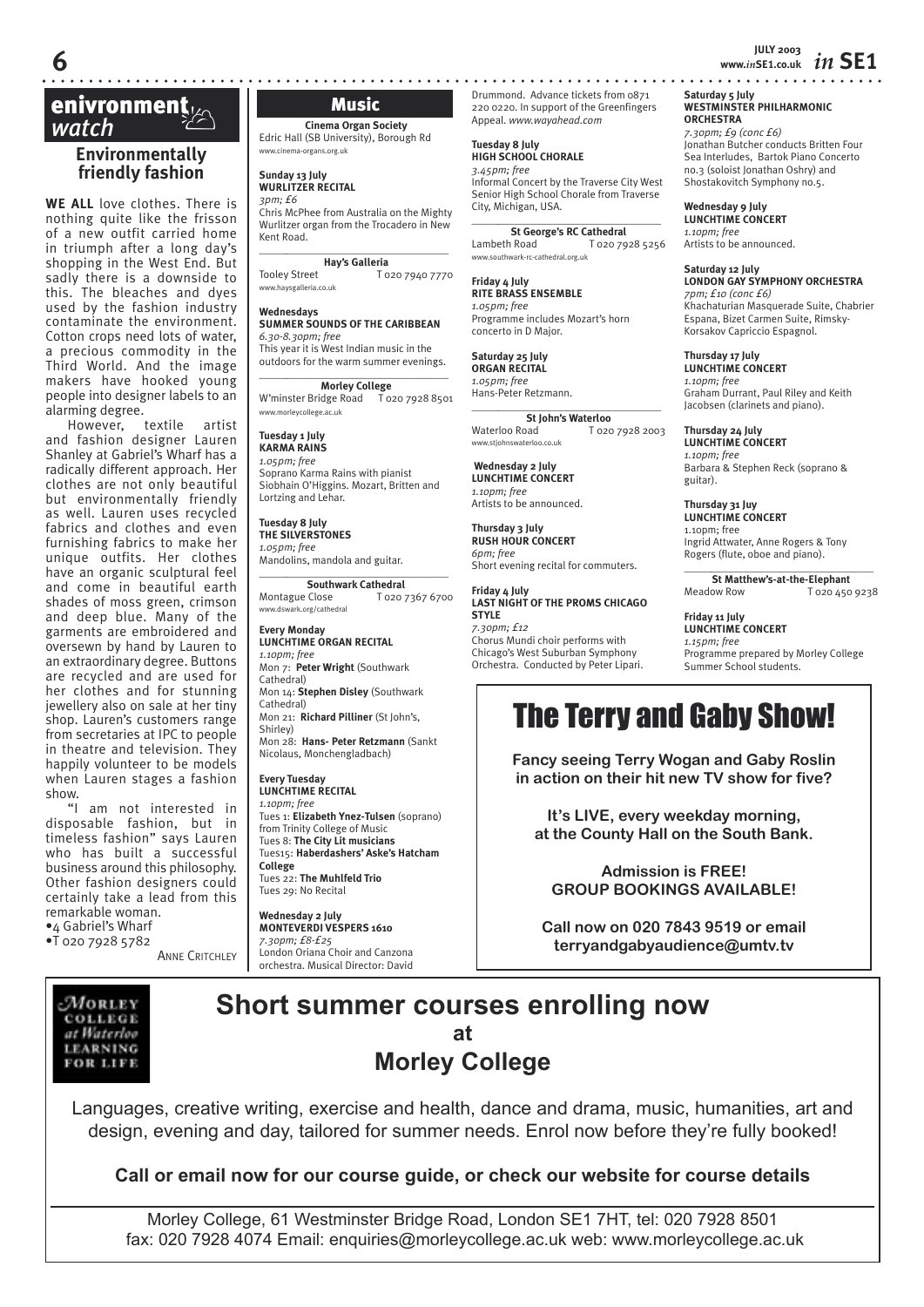## Special Events

Bernie Spain Gardens

#### **Sunday 20 July THE AFOXE LONI PROCESSION** *3pm*

The dramatic sound and spectacular sight of the Afoxe Loni procession moves along the South Bank from the Oxo Tower to the London Eye and back. Up to 100 participants, mostly drummers dressed totally in white, play Brazilian street percussion and carnival instruments while the dancers, dressed in yellow and white, carry vases with fresh flowers. There will be a pause for a static performance at the Royal Festival Hall on the return.

**Bankside Gallery**<br>48 Hopton Street To2 To20 7928 7521 w.banksidegallery.com

*Tue-Fri 10am-5pm (Tue -8pm); San & Sun 11am-5pm; £3.50 (conc £2)*

#### **Sunday 20 July ART EVENT DAY**

*11am-5pm; free* Royal Watercolour Society members

demonstrate their work. Also launch of 2004 education programme.  $\_$ 

## **Blackfriars Settlement**<br> **CO20 7928 9521**

Nelson Square www.blackfriars-settlement.org.uk

#### **Saturday 5 July NELSON SQUARE SUMMER FAIR**

*1-5pm; free* Children's activities and entertainment in

Nelson Square with sports workshops, face painting, acrobats and Mr Mojo. Craft stalls, Tea Dance and ICT workshops at nearby Rushworth Street All welcome.  $\overline{\phantom{a}}$  , and the set of the set of the set of the set of the set of the set of the set of the set of the set of the set of the set of the set of the set of the set of the set of the set of the set of the set of the s

#### **Borough Market**

Call for venue T 020 7837 0642 w.fiveyearfreeze.org

#### **Friday 4 July GM NATION?**

*6.45pm; admission by free ticket* A chance to join in the debate about the implications of Genetically Modified food. Lord Melchett, Policy Director of the Soil Association, and Dr Dave Carmichael, arable farmer and NFU member . Phone to receive a free ticket. Organised by the Five Year Freeze in association with Borough Market.  $\_$ 

**Southwark Community Councils** www.southwark.gov.uk

#### **Wednesday 2 July BOROUGH & BANKSIDE COMMUNITY COUNCIL**

*7pm at Charles Dickens School, Lant Street* Last summer meeting. Business expected

#### \_\_\_\_\_\_\_\_\_\_\_\_\_\_\_\_\_\_\_\_\_\_\_\_\_\_\_\_\_\_\_\_\_\_\_ on the Thames from London Bridge to Chelsea. The launches following create a greater sight and wash than those in the contest for the red Doggett's coat. The fast moving procession will pass Doggett's pub

**Thursday 17 July**

*12.15pm*

 $\overline{\phantom{a}}$  , and the set of the set of the set of the set of the set of the set of the set of the set of the set of the set of the set of the set of the set of the set of the set of the set of the set of the set of the s **Imperial War Museum**<br>
Lambeth Road<br>
Tozo T 020 7416 5320 www.iwm.org.uk

on Blackfriars Bridge about 12.30pm.

to include planning applications and Trinity Square traffic scheme.

**BERMONDSEY COMMUNITY COUNCIL** *7pm at the Millpond Tenants and Residents Association Hall, 210a Jamaica* 

Meeting for Grange, Riverside and South Bermondsey ward residents.

\_\_\_\_\_\_\_\_\_\_\_\_\_\_\_\_\_\_\_\_\_\_\_\_\_\_\_\_\_\_\_\_\_\_\_ **River Thames**

**DOGGETT'S COAT & BADGE RACE**

Annual race for first year watermen with single sculls rowed annually since 1714

**Wednesday 16 July**

*Road, SE16* 

#### **Saturday 26 July BATTLEFIELD ARCHAEOLOGY**

*10am; £40* All-day examination of the nature of battlefield archaeology on the Western Front. Lunch included. Advance booking advised.

**International Brigades Memorial Trust** Jubilee Gardens T 020 8555 6674 www.international-brigades.org.uk

#### **ANNUAL COMMEMORATION** *1pm*

Ceremony honours 2,100 men and women who left the UK to side with Spanish republicans against Franco and the 526 who did not return. This year's speaker is Chris Smith MP. Event chaired by Jack Jones. All welcome. Followed by gathering in County Hall's Travel Inn.

**Pool of London**

#### **Friday 4 July FIREWORKS**

Tower Bridge.

*10.15pm* Fireworks display on the Thames off Butler's Wharf for a private event. Best vantage points are Butler's Wharf and

#### \_\_\_\_\_\_\_\_\_\_\_\_\_\_\_\_\_\_\_\_\_\_\_\_\_\_\_\_\_\_\_\_\_\_\_ **West Square Residents Association** West Square, St George's Road

**Saturday 12 July GARDEN PARTY** *2pm; 50p (for raffle ticket)* West Square's annual Garden Party. Square includes mulberry trees.

## Events for Children

**Design Museum** Shad Thames T 020 7940 8790 www.designmuseum.org

#### **Every Sunday**

**FLY A KITE** *2-5pm; £6 (child £4; family £16)* Design kites for flying by the river.

#### **Saturday 5 July**

**NATIONAL CHILDREN'S ART WEEKEND** *2-5pm; £6 (child £4; family £16)* Make objects and draw self-portraits.

#### **Wednesdays 23 & 30 July**

**CREATIVITY WORKSHOPS** *2-5pm; £6 (child £4; family £16)* Design, make and decorate model cars, chairs, hats and T-shirts.

 $\overline{\phantom{a}}$  , and the set of the set of the set of the set of the set of the set of the set of the set of the set of the set of the set of the set of the set of the set of the set of the set of the set of the set of the s **Golden Hinde**

St Mary Overie Dock T 0870 www.goldenhinde.co.uk

#### **Saturday 19 July OVERNIGHT HISTORY EXPERIENCE**

*5pm; £33; advance booking essential* Spend a night on board the ship eating and sleeping like 16th-century sailors. \_\_\_\_\_\_\_\_\_\_\_\_\_\_\_\_\_\_\_\_\_\_\_\_\_\_\_\_\_\_\_\_\_\_\_

**Imperial War Museum**<br>**Lambeth Road T** 0207 T 020 7416 5320 www.iwm.org.uk *Daily 10am-6pm; free* 

**Thursday 3, Saturday 4 & Sunday 5 July NATIONAL CHILDREN'S ART DAY**

## Riverside Therapies

at Gabriel's Wharf

wonderful stress-busting appointment necessary, just stroll in and 'take the

Wide range of complementary therapies

> Diane Revelle 9 Gabriel's Wharf

 southside **Afoxe Loni Procession**<br>Afoxe Loni Procession<br>**Afoxe Loni Procession**<br>**Afoxe Loni Procession**<br>**Afoxe Loni Procession**<br>**Read Thames**<br>**Afoxe Loni Cazo 7940 8790**<br>**Read Thames**<br>**Read Thames**<br>**Read Thames**<br>**Read Thames**<br>**Read** 

> Southwark's Street's vast Christopher House has been the perfect set for *Prime Suspect*. Filming in the corridors of the former government offices took place last month. Today's goverment buildings tend to be open plan and more informal. More discreet was the filming for *Trauma* in Lower Marsh late on a Sunday night. Colin Firth was seen walking through the empty market.

\* \* \*

Evidence that SE1 is now established as London's arts quarter could be found by a spot check in *The Times*. Five out of six stories in its Arts Briefing were from SE1. One highlighted the new theatre venue in Mandela Way at the far south-east corner of SE1 and best known for the sorting office. Now the RSC has teamed up with Cardboard Citizens, the homeless people's theatre company, to present *Pericles*  there. \* \* \*

The opening of the Hungerford Bridge walkways, to be called the Golden Jubilee Bridge, raises questions about maintenance. The big clean-up was not just in honour of Princess Alexandra. The new bridges had become very dirty with the deck covered in chewing gum. The lifts have become unpleasant. Glass only looks good if kept clean. A bigger operation was required to remove the graffiti from the historic brick piers of the former suspension bridge.

> **SURGEONS cease to operate at**

**Bramah MUSEUM**

**Southwark Street London Bridge** www.bramahmuseum.co.uk

**Main Enrolment** (check Listings for best centre to enrol at) Waterloo Centre, the Cut, SE1 Bermondsey Centre, Keetons Road, SE16 Monday  $1<sup>st</sup>$  to Friday  $5<sup>th</sup>$  September  $10.00 - 19.00$  (13.00 on Friday 5<sup>th</sup>)

Full-time, part- time, day and evening courses available in a wide range of subject. Classes suitable for all age groups

No appointment necessary – just drop in

For a copy of our Autumn Listings contact us on: Tel: 020 7815 1600 info@southwark.ac.uk www.southwark.ac.uk

# southwark<br>college

**Southwark College: Your route to success**

 $10.00 - 15.00$ 

Southwark College exists to provide education and training

**Early Enrolment** for all college courses Bermondsey Centre, Keetons Road, SE16

Tuesday 15<sup>th</sup> to Thursday 17<sup>th</sup> July Tuesday 22<sup>nd</sup> to Thursday 24<sup>th</sup> July

**Saturday 19 July**

## $\overline{\phantom{a}}$  , and the set of the set of the set of the set of the set of the set of the set of the set of the set of the set of the set of the set of the set of the set of the set of the set of the set of the set of the s

 $\overline{\phantom{a}}$  , and the set of the set of the set of the set of the set of the set of the set of the set of the set of the set of the set of the set of the set of the set of the set of the set of the set of the set of the s *11am-5pm; free* All materials provided. **MESSY BEASTS**

**Saturday 5 & Sunday 6 July** *12-5pm; free* 

Sculpture workshop. Materials provided.

## Just drop in for a fully clothed backrub…no

load off'!

020 7401 9528